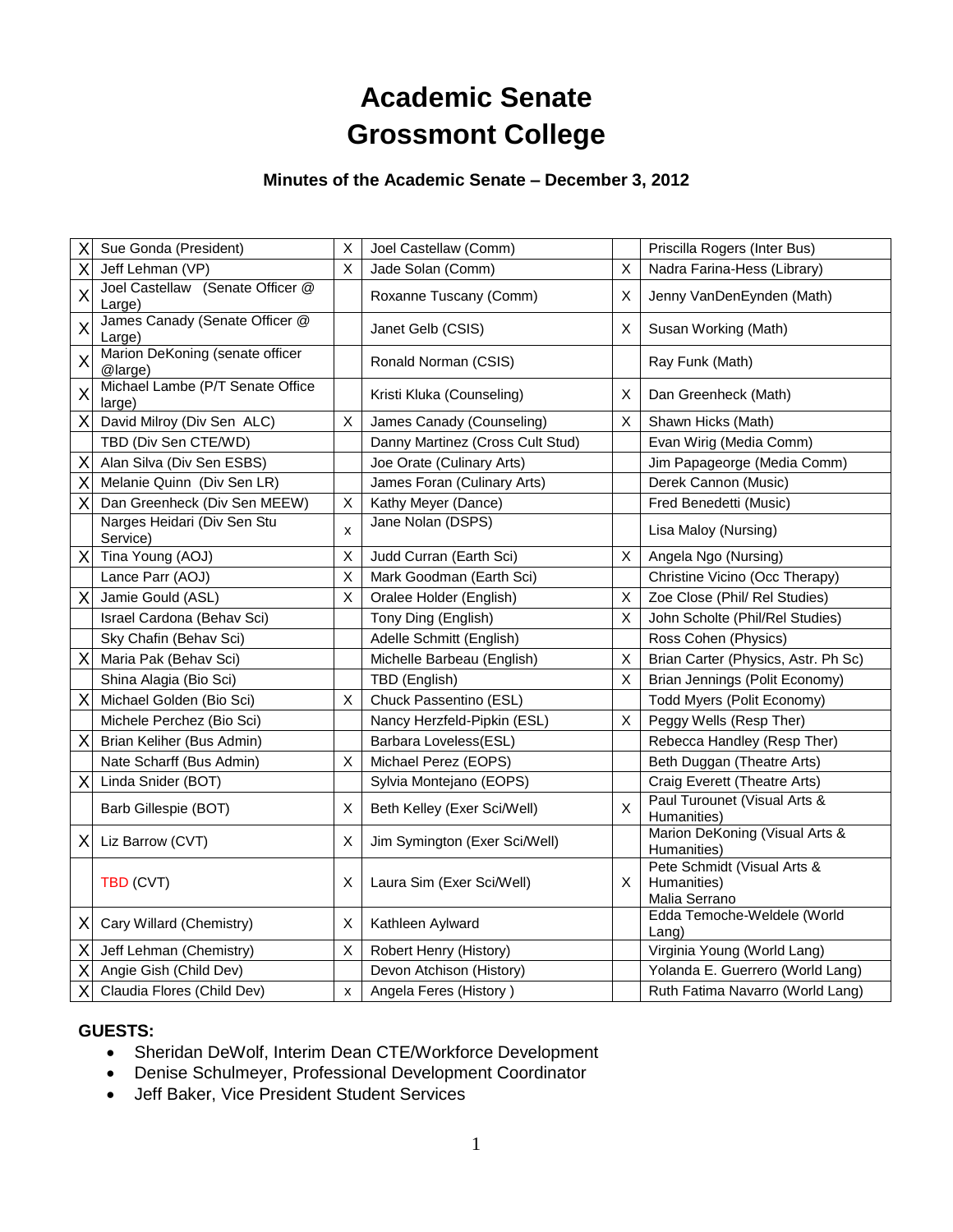# **I. CALL TO ORDER (11:10)**

#### **A. Public Comment**

**Sue Gonda:** Sue congratulated Rochelle Weiser on her new position in the Professional Development Office and thanked her for her service. We ate cake to celebrate!

#### **B. Approval of Agenda with the following additions:**

 **III**. Committees-Confirmation of Mehdi Safaee as the Part-time Faculty representative to the Diversity, Equity and Inclusion Committee

 **V.** Information Items-Student Services Overview-Jeff Baker, VP Student Services **M/S/U Lambe/Serrano**

#### **C. Approval of Minutes from November 19, 2012. M/S/U Working/Serrano**

# **II. PRESIDENT'S REPORT – Sue Gonda**

- **Summer Schedule:** Both Districtwide Executive Council and Districtwide Strategic Planning and Budget Council are meeting today to review the FTES goals for the upcoming year and a decision would be forth coming regarding holding a Summer session. The planning process continues to be difficult due to the uncertainty of the California budget and noted GC and the District are working hard to serve the most students possible with the available resources.**{POSTSCRIPT:** Since then, the decision has been made to offer summer at a level close to the 2011 Summer offerings**}**
- **Enrollment Trends:** Conversations are taking place statewide and at the national level regarding student enrollment trends--expectations are that in the next 3 years there will be a decrease in the number of students leaving high school and enrolling in community college, but increases in adult students attending community college for career retraining. **{POSTSCRIPT:** We're already seeing the enrollment change this semester**}**
- **Evaluation Form Changes:** Currently no items are being negotiated in the faculty contract, so no changes have been made to the faculty evaluation form. The Statewide Academic Senate has a committee working on a 'white paper' about best practices with Faculty Evaluations. The focus is on changing the evaluation process to be more of a discussion/process for professional development and growth. The hope would be to make it a more collegial process. The committee has representatives from both Senate and unions. The committee hopes to have the paper ready some time in Spring.
- **PELL Grant limitations:** Sue wanted to make faculty aware of the new Pell Grant limitations; students only have 12 lifetime semesters to complete their schooling; need to raise faculty awareness and help focus efforts on getting students the services they need to help them complete on time.

# **III. COMMITTEES**

# **A. Committee Confirmation**

A motion was made to confirm Mehdi Safaee as the Part-Time Faculty Representative for the Diversity, Equity and Inclusion Committee. M/S/U VandenEynden/Working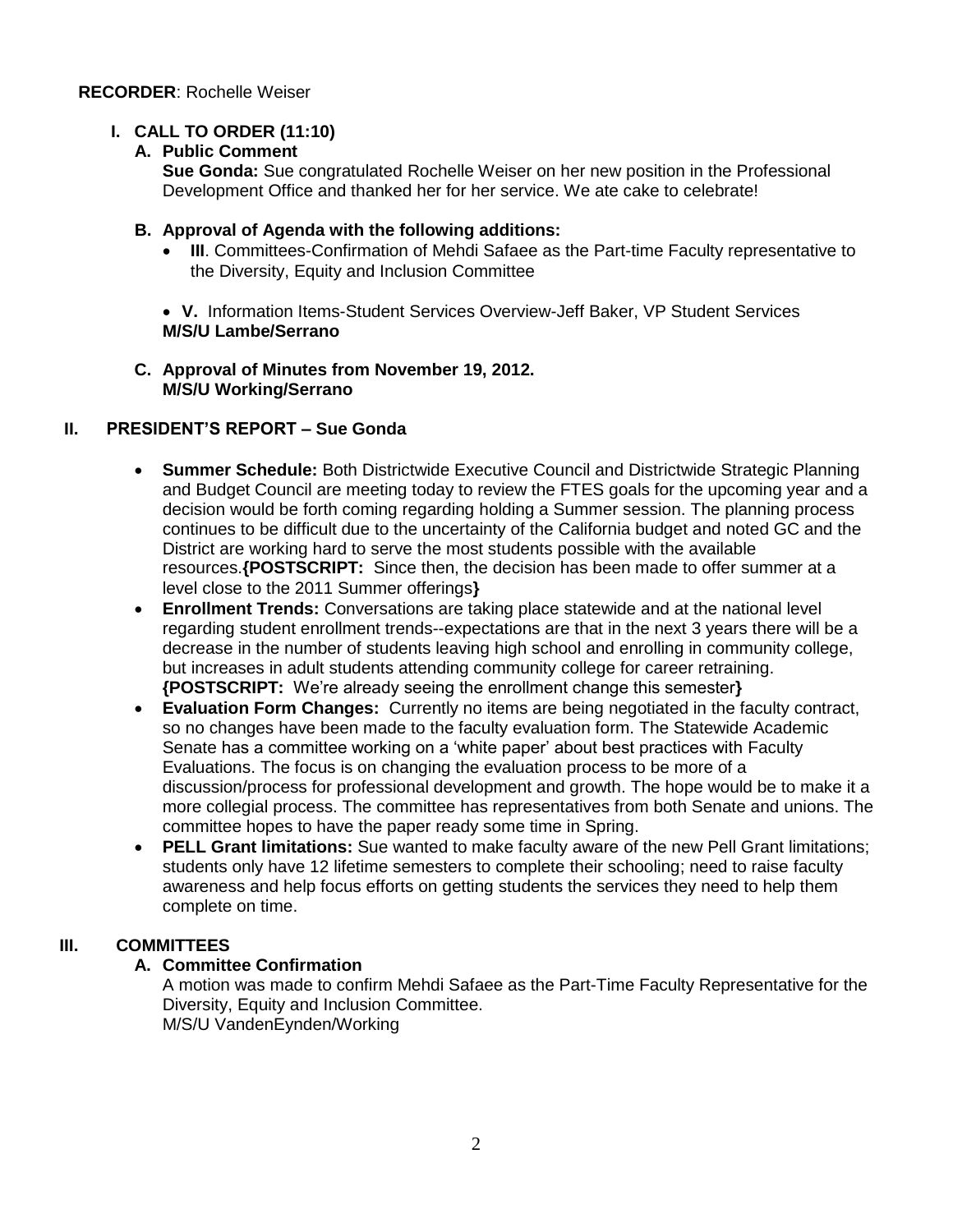# **IV. ACTION ITEMS**

### **A. Best practices for Committee Division Representatives:**

#### **Creating a Shared Understanding**

Sue presented the draft document "Best practices for Committee Division Representatives". Motion was made to place the document on the table for discussion and approval.

M/S Serrano/Holder

Input:

• How is the representative to communicate information to their Division and Dean? That would be determined by discussions within the Division.

• In what way is a Division Committee Representative a "resource" to faculty? Would they would be asked to review curriculum submissions or program review documents? Senate Officers changed the wording to liaison rather than resource for that reason—the reps are not expected to do that kind of additional work, but rather help faculty get information from appropriate people (committee chair, a staff member, etc).

Motion passed.

#### **B. Committee Terms: 2 year committee/council membership term.**

Sue explained the background for the proposed 2 year committee/council membership terms: it would allow potential representatives to know how long their commitment would be, allow them to volunteer for additional terms; allow new members to join committees.

A motion was made for the Academic Senate committees to adopt a 2 year committee/council membership term with the option for members to volunteer for additional terms. M/S Serrano/Lambe

Discussion occurred how candidates were selected for committees; call goes out to faculty to fill positions, candidates are reviewed by SOC using the "Criteria for Committee Appointments" (found on the Senate website

[http://www.grossmont.edu/academic\\_senate/senatecommittees.asp\)](http://www.grossmont.edu/academic_senate/senatecommittees.asp), then selected candidate is confirmed by the Academic Senate. If a candidate is needed for Division Representation the Division may be involved in the discussion. Nothing prevents an individual from volunteering for the committee for additional terms.

Motion passed with the following change

- Change *volunteer* to *re-apply*.
- The new term lengths would take effect for Senate committees and be endorsed by the Senate for all GC committees and councils.
- Committee discussions would need to occur to find the best way to implement the term lengths for each committee.

# **V. INFORMATION ITEMS**

#### **A. Student Services-Jeff Baker, VP Student Services**

Jeff gave a brief explanation of Student Service's mission. He handed out a brochure for faculty explaining the work that Student Services does and the resources that are available to students. Jeff and his Division would like to have as many faculty and staff informed on what services are offered in the various offices to help make students more successful.

Jeff reported on the 2012 Student Success Act (SB 1456)--the first piece of legislation supporting the Student Success Taskforce recommendations. **Easy-to-follow details can be found at this link, specifically, a link to the "Summary Fact Sheet"**  <http://www.collegecampaign.org/our-work/policy/community-college-completion/>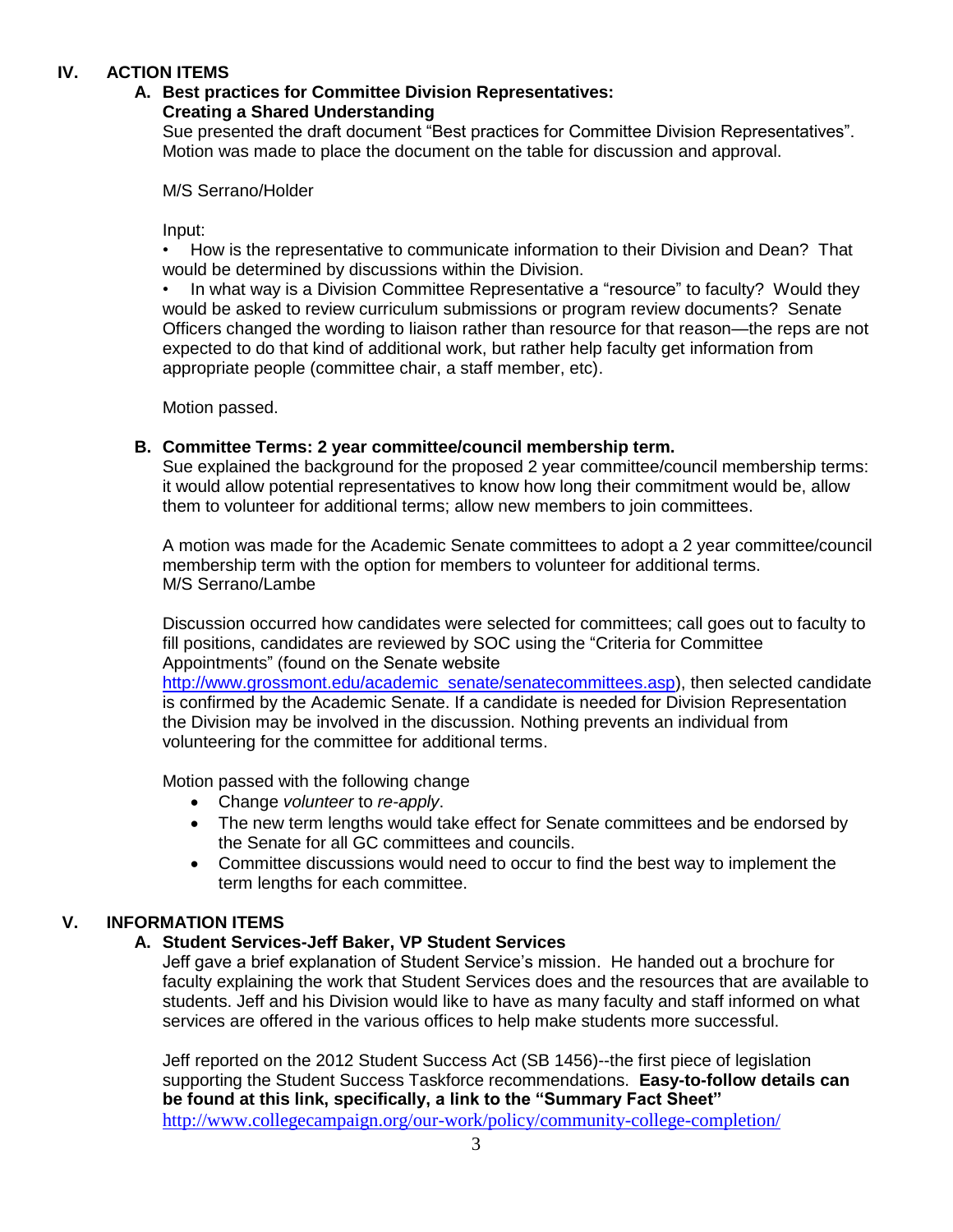Jeff explained the new law would implement 'score cards' on student success: the number of degrees and certificates being issued, number of transfers and how long is it taking for students to move through basic skills to college level coursework. A large part of the new legislation deals with how and when students receive matriculation support (orientation, assessment and education planning advising). Currently there are "benchmarks" set for implementation, with full implementation by 2014.

In closing Jeff noted Student Services is hoping to work with Senate to create a broad base of knowledge across campus so faculty and staff can refer students to the appropriate services. Sue noted that online programs are being developed in order to have the information online and available to students.

#### Meeting adjourned 12:10pm

Next meeting: January 24, 2013 10-2pm **CUYAMACA COLLEGE**-Joint Senate Meeting The Academic Senate minutes are recorded and published in summary form. Readers of these minutes must understand that recorded comments in these minutes do not represent the official position of the Academic Senate. The Academic Senate expresses its official positions only through votes noted under "Action."